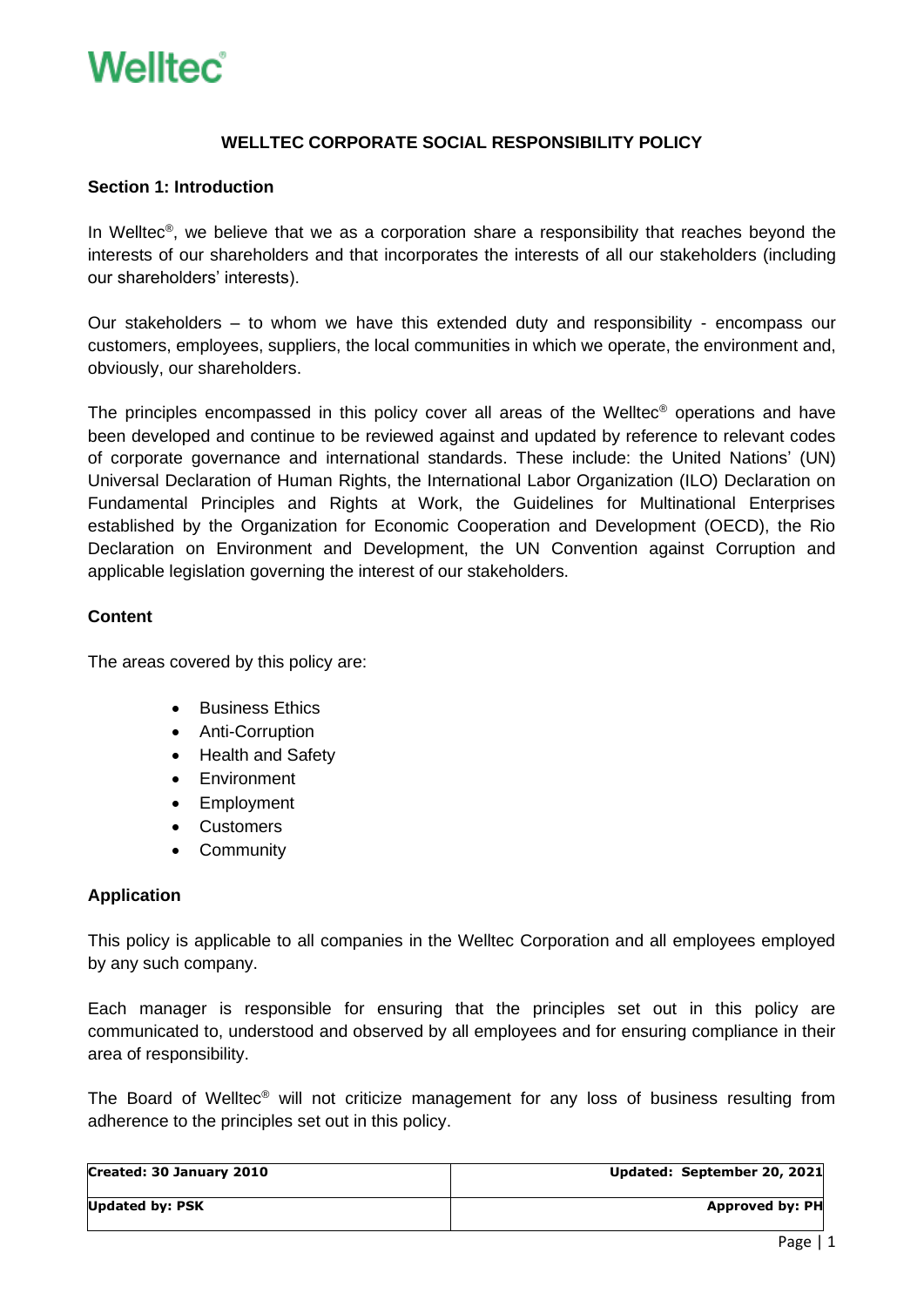

No one in Welltec<sup>®</sup> has the authority to make exceptions or grant waivers with respect to this policy.

Regardless of how much difficulty encountered or pressure faced in performing our jobs, no situation can justify the willful violation of this policy.

Our reputation as a company – and that of our employees and officers as corporate citizens depends on the understanding of and compliance with this policy.

### **Compliance, Monitoring and Reporting**

Compliance with this policy will be continuously monitored and subject to review by the Board of Welltec<sup>®</sup>, supported by the Audit Committee. Compliance will be reported to stakeholders through Welltec's Annual Report or, if applicable, the annual Corporate Social Responsibility Report.

Employees who reasonably suspect that there has been a breach of this policy must report it to their line manager, senior management, or other mechanisms established by Welltec® to report such breaches. We recognize that employees may be reluctant to report concerns for fear of retaliation and we will take disciplinary action against any employee who threatens or engages in retaliation, retribution or harassment of any person who has reported or is considering reporting a concern in good faith.

### **Review, Guidelines and Approval**

This policy is subject to reviews by Welltec's Corporate Legal and Human Resource Department periodically.

From time to time, we may publish guidelines with respect to selected policies. Those guidelines are interpretive and administrative and are not part of this policy. Any employee who has questions concerning any aspect of these policies should not hesitate to seek answers from management or other sources indicated.

This policy reflects general principles to guide our employees in their day to day conduct and cannot and is not intended to address every specific situation. As such, nothing in this policy prohibits or restricts Welltec<sup>®</sup> from taking any disciplinary action on any matters pertaining to employee conduct, whether or not they are expressly discussed in this document.

This policy is approved by the Board of the Welltec® Corporation.

| Created: 30 January 2010 | Updated: September 20, 2021 |
|--------------------------|-----------------------------|
| <b>Updated by: PSK</b>   | Approved by: PH             |
|                          |                             |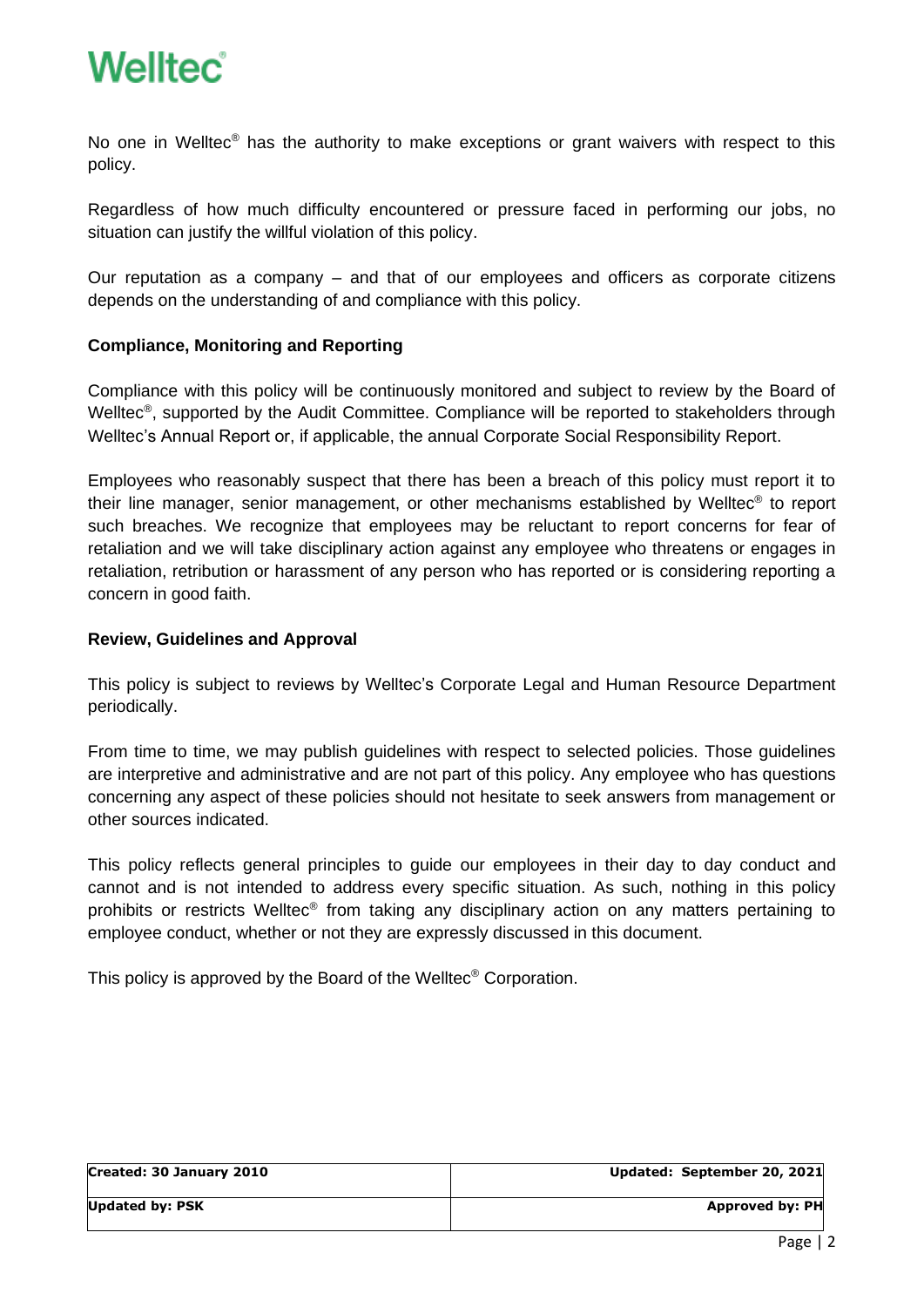### **Section 2: Business Ethics**

Our employees and officers should conduct their business affairs in such a manner that our reputation will not be damaged if the details of their dealings should become a matter of public discussion.

The commitment to excellence is fundamental to the philosophy of Welltec® . This commitment to excellence means that employees share a common set of objectives and will benefit from the achievement of those objectives.

Our conviction to uphold ethical standards in all our corporate activities is a common mindset of all our employees. We strive to do business with customers and suppliers of sound business character and reputation and we do not knowingly support any public or private organization, which supports discriminatory policies or practices.

We expect all our employees to perform their work with honesty, truthfulness and integrity, hereunder to respect and abide by the guidelines expressed in this policy.

The high quality of our employees and officers is our greatest strength. The professionalism and dedication of employees ensure that we are competitive in the short term and well positioned for continued success in the long term.

Our employees and officers are responsible for developing, approving and implementing plans and actions designed to achieve corporate objectives. The methods we employ to attain results are as important as the results themselves.

It is our policy to comply with all governmental laws, rules and regulations applicable to our business. However, even where the law may be permissive, we will follow the course leading to the highest degree of integrity.

Our employees and officers must deal fairly with each other and with Welltec's suppliers, customers, competitors, and other third parties.

Our directors and officers support, and expect all employees to support, any fellow employee who passes up an opportunity that would sacrifice ethical standards.

All employees are responsible for the immediate and accurate reporting to higher management of work-related information of importance to this policy.

We strongly encourage dialogue among employees and officers to make each other aware of situations that give rise to ethical questions and to articulate acceptable ways of handling those situations.

### **Section 3: Anti-Corruption**

| Created: 30 January 2010 | Updated: September 20, 2021 |
|--------------------------|-----------------------------|
| <b>Updated by: PSK</b>   | <b>Approved by: PH</b>      |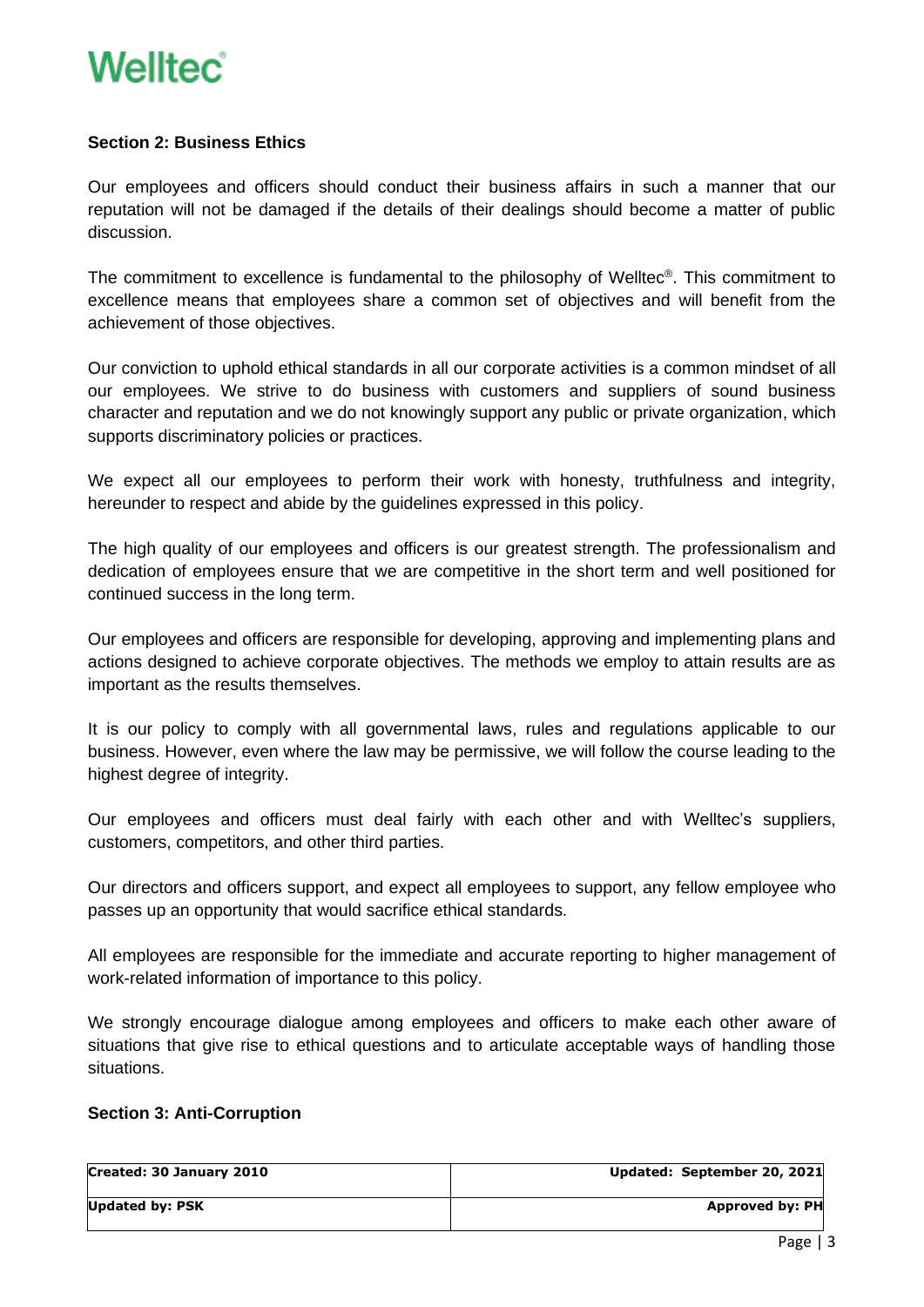This section describes Welltec's policy with regards to corruption, transparency and anti-corruption measures.

### **Bribery**

Bribery is to offer, promise or give any undue monetary or other advantage, whether directly or through intermediaries, to a person (the recipient). A bribe is a gift bestowed to influence the recipient's conduct or alter the recipient's behavior in relation to the performance of official duties in order to obtain or retain business or other improper advantage. In short terms, bribery is where a sum of money or a gift alters the behavior of a recipient whereby the recipient acts in violation of the recipient's public or legal duty. As such, bribery results in a behavior or decision by the recipient not consistent with the legal duties of that person.

Bribery is a crime and punishable under all legal systems. The purpose of bribery is to result in a commercial or personal advantage not in compliance with the law.

Bribery is strictly prohibited and we will enforce a strict zero-tolerance approach to instances of bribery. This applies irrespective if the recipient is a customer representative, a supplier representative or a government official.

If one of our employees receives a bribe by accepting any funds or other assets (including those provided as preferential treatment to the employee for fulfilling his or her responsibilities) for assisting in obtaining business or for securing special concessions from Welltec® , his or her employment will be terminated immediately and criminal proceedings may be initiated.

### **Facilitation payments**

Facilitation payments are ethically questionable payments made by a person (the facilitator) to secure or speed up routine actions such as issuing permits or releasing goods held in customs. A facilitation payment will result in the facilitator receiving only what the law permits, but in a more speedy fashion. It is also considered a facilitation payment if a government official refuses to perform his or her duty unless a payment is made.

As a company, we are strongly opposed to facilitation payments and such are strongly discouraged. Therefore, every employee shall do his or her outmost to avoid facilitation payments. However, facilitation payments may be customary in some operational territories to clear goods from customs, to pass immigration or to receive the rightful treatment from governmental officials, which the facilitator is entitled to under law.

To the extent that facilitation payments are prohibited by local law, compliance with law shall be observed and a zero-tolerance policy towards facilitation payments must be observed.

If a facilitation payment is made, such shall be informed to Corporate Legal and the Human Resources Department immediately. Non-compliance herewith will be considered as noncompliance with this policy.

### **Gifts**

| Created: 30 January 2010 | Updated: September 20, 2021 |
|--------------------------|-----------------------------|
| <b>Updated by: PSK</b>   | Approved by: PH             |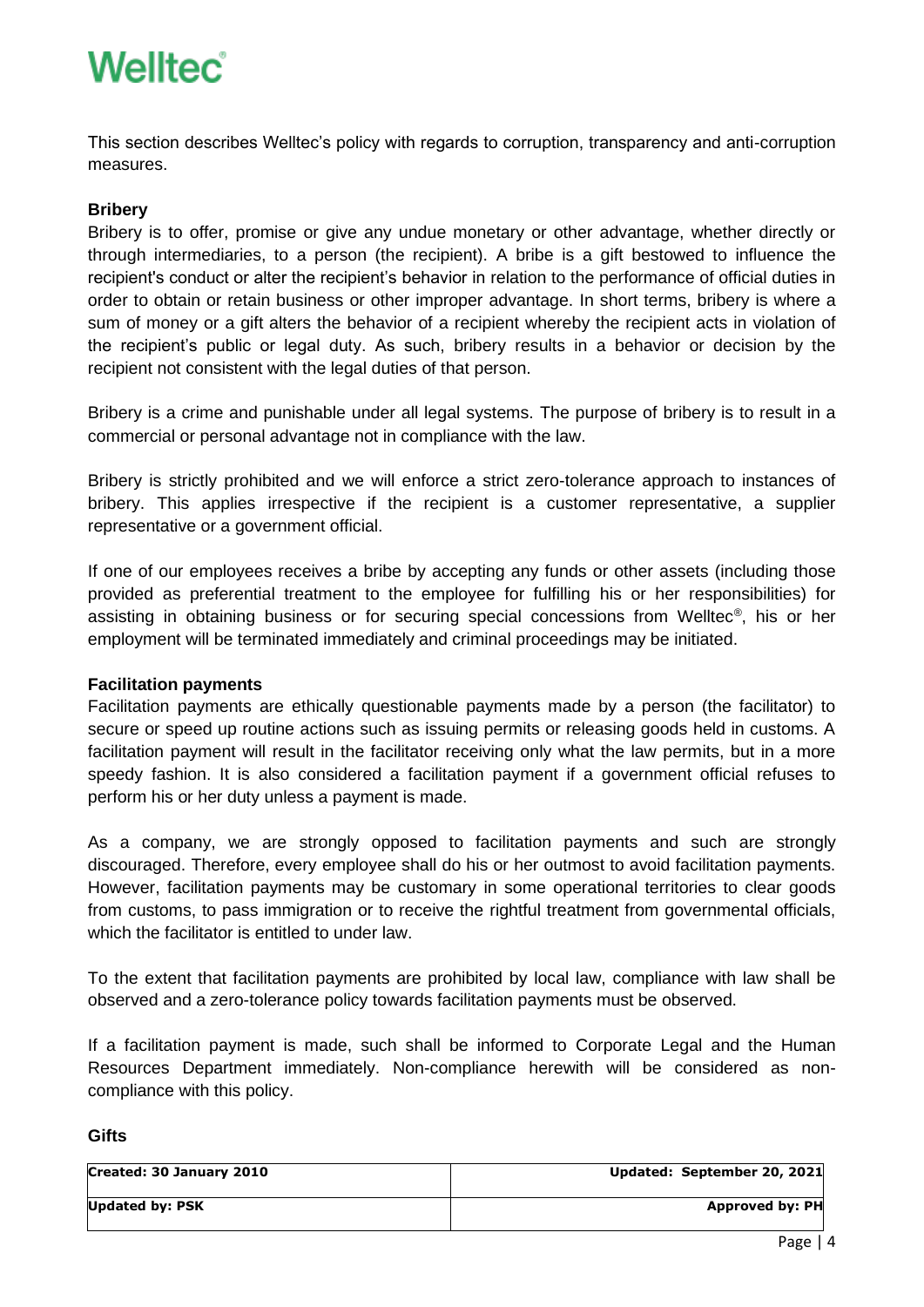Gifts such as merchandise or products as well as personal services or favors may not be offered unless deemed appropriate by special occasion, local custom or traditions and only if the gifts have a nominal value.

The nominal value shall be determined by the head of operations in the relevant territory and shall be in accordance with local custom and tradition; in case no nominal value is set by the head of operations, such gifts may never exceed USD 250.00 in value.

In case local customs mandate that presenting gifts only with nominal value will result in the recipient being offended or affronted, our employees maybe allowed to exceed the nominal value. However, this is subject to prior approval from the Chief Executive Officer only,

Gifts of cash may never be offered.

### **Entertainment**

Normal business entertainment such as lunches, dinners, theatre visits, sporting events, and the like, is appropriate when of a reasonable nature and when conducted in the course of a meeting or another occasion where the purpose is to hold bona fide business discussions or to foster better business relations.

All such entertainment where the value exceeds USD 500.00 per person should be reported by the employee to his or her supervisor. If practical, this should be reported in advance.

Our employees may offer tickets or invitations to entertainment where they will not be present at the event with the recipient.

### **Contributions, Donations and Sponsorships**

It is our policy to not contribute, donate or sponsor, promote or solicit any specific political or religious agenda or direction. As such, our employees may not contribute to, promote or solicit any political or religious agenda or direction for or on behalf of Welltec® , or otherwise act in a way which could be construed to this effect.

Obviously, our employees are free to personally exercise the right to make political or religious contributions, promotions or statements in accordance with law. Such contributions or statements may never be or appear to have been made for or on behalf of Welltec®.

We will not reimburse any employee for political or religious contributions, and employees should not attempt to receive or facilitate such reimbursements.

The above does not apply to Welltec® membership of industrial conferences, employer's organizations, confederations or similar organizations working for and on behalf of the industry segment in which we operate. Such memberships are always subject to approval by the Chief Executive Officer.

| Created: 30 January 2010 | Updated: September 20, 2021 |
|--------------------------|-----------------------------|
| Updated by: PSK          | Approved by: PH             |
|                          |                             |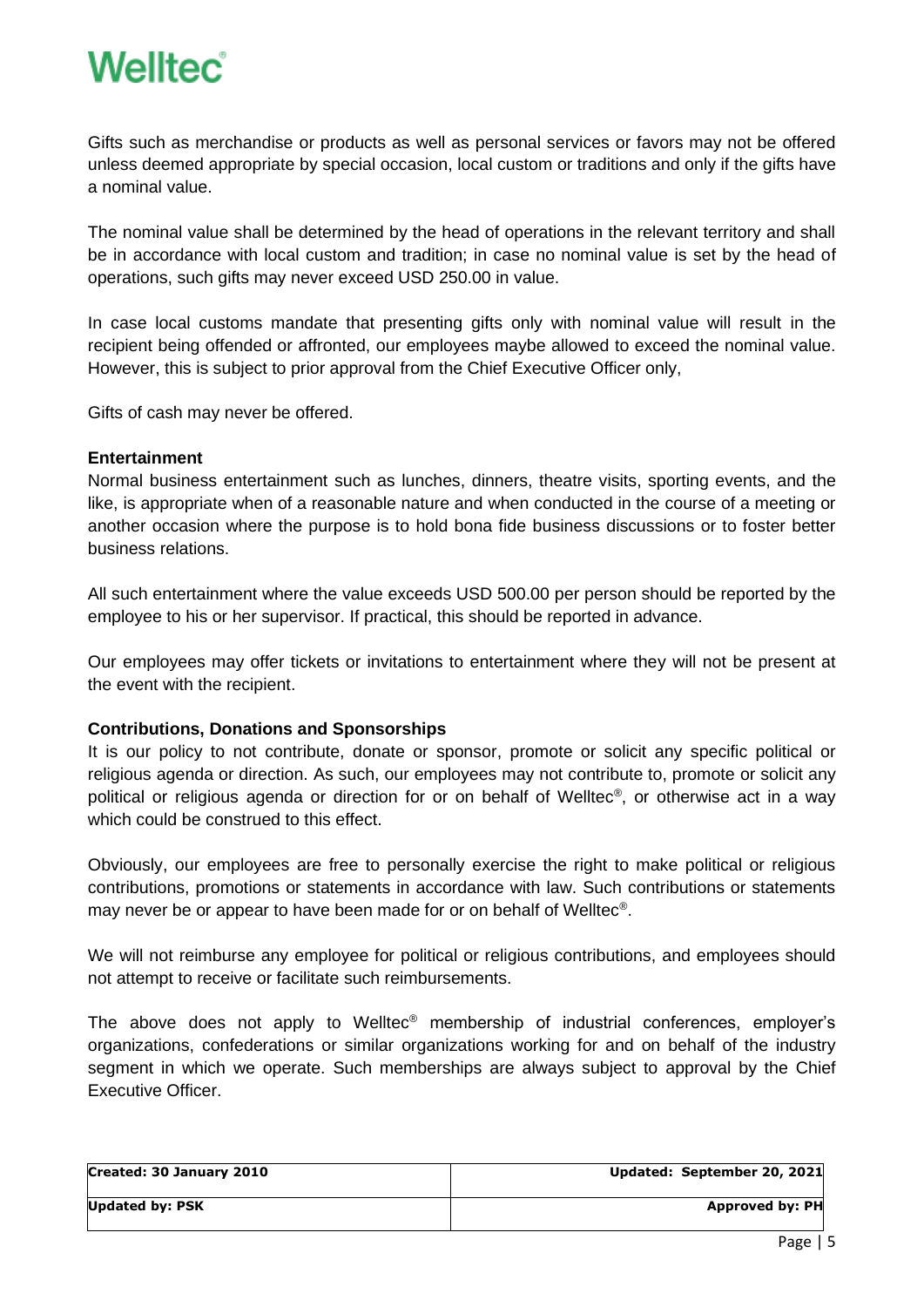Likewise, the above does not apply to sponsorships in local communities, participation in charity or similar activities if said sponsorships are non-religious and non-political and if the value of such sponsorship or charity donation does not exceed USD 1,500.00.

### **Section 4: Health and Safety**

Our paramount concern is the health and safety of our employees, customers and everyone else that comes into contact with our activities. This concern reaches far beyond such measures required under applicable law, and we and any of our employees will ensure that any and all reasonable measures are taken to protect any person against personal injury when involved in or related to one of our activities.

Health and safety underpins all our operations and our corporate Health & Safety motto "Technology is our future – Your safety is now" underlines that even if we may be focused on future developments in technology, all our employees are aware that safety is not an issue of the future, but an imminent element of every second.

Any situation where a person (being employee or non-employed) is injured in relation to one of our activities is reported to senior management. The person responsible for the Corporate QHSE Function (Quality, Health, Safety and Environment) is a member of Welltec's senior management.

Any injury or near miss incident is reported in our incident reporting system. Statistics of performance in health and safety are kept and analyzed to ensure implementation and improvement of best practices protecting the health and safety of individuals.

### **Section 5: The Environment**

Respect for and preservation of the environment is a key element of our business proposition and as such an integrated way of thinking in the Welltec® Corporation.

One of our core competencies is to provide services that minimize negative impacts on the environment. This results in actual reduction of carbon footprint whenever a customer applies our services.

Any unintentional (potential) discharge into the environment of damaging substances in relation to one of our ®operations is reported to senior management. The person responsible for preservation of the environment (the Corporate QHSE Function) reports directly to Welltec CEO.

Any near miss environmental incident is reported in our incident reporting system and analyzed to ensure implementation and improvement of best practices in order to protect the environment to the benefit of us all.

At any local operation we will ensure that respect for the environment is applied such that sustainability and recycling is promoted and secured to the greatest extent reasonable possible.

### **Section 6: Employment**

| Created: 30 January 2010 | Updated: September 20, 2021 |
|--------------------------|-----------------------------|
| <b>Updated by: PSK</b>   | <b>Approved by: PH</b>      |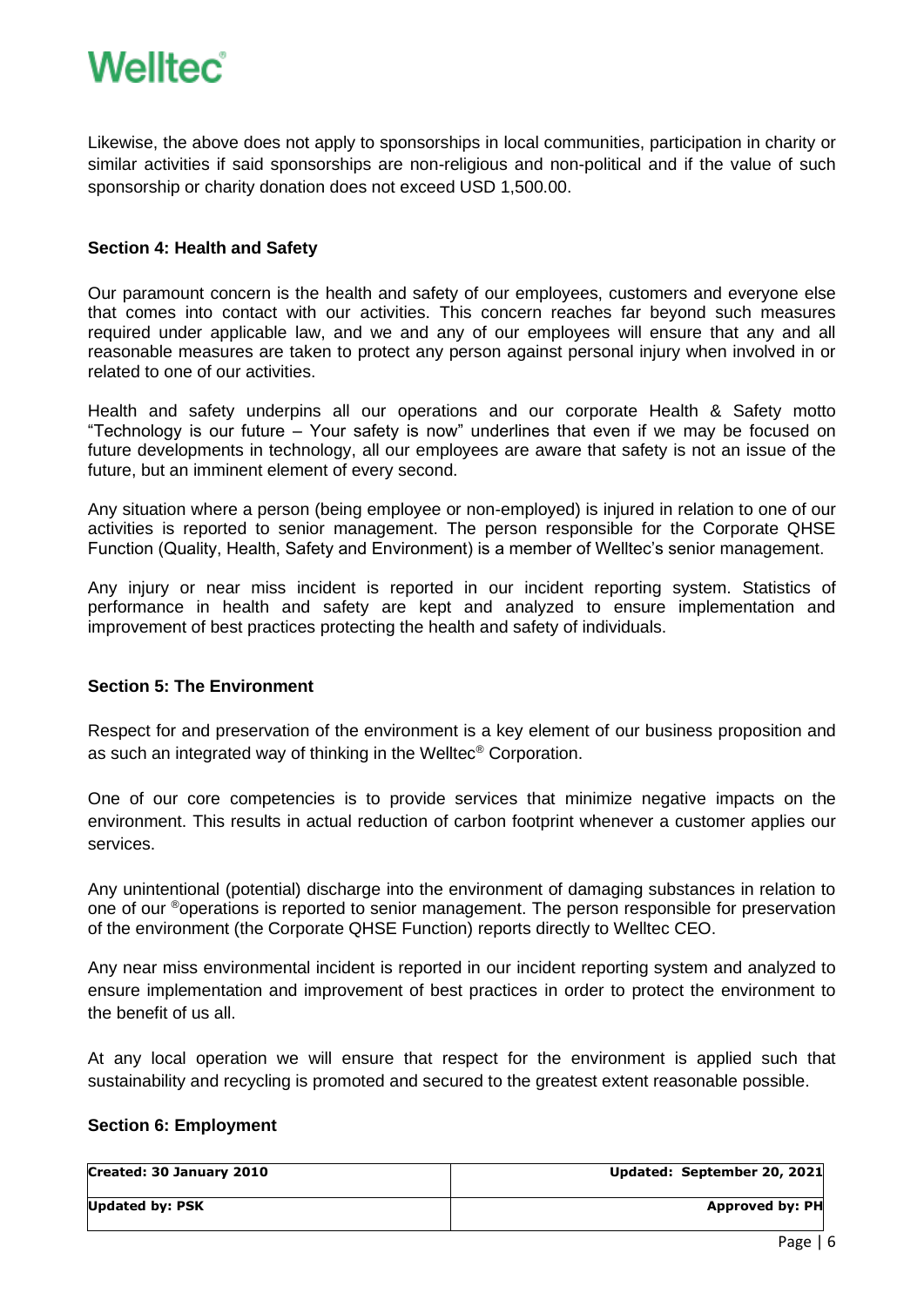We believe that our employees are our most valuable asset, even if not shown in the balance sheet of the corporation.

To this extent, we actively participate in the well being of our employees, beyond what can be expected with regards to protection of the health and safety of employees when performing work.

### **Substance abuse**

We recognize that tobacco, alcohol or drug dependency is a treatable condition. To the extent required, we will offer programs to help employees deal with substance abuse, hereunder programs to quit smoking. Employees who acknowledge or suspect they have such dependency are encouraged to seek advice and to follow appropriate treatment promptly before it results in job performance problems.

An employee who has had or is found to have a substance abuse problem may not be permitted to work in designated positions identified by management as being critical to the safety and wellbeing of employees, the public or the corporation.

No one of our employees with alcohol or drug dependency will be terminated due to the request for help in overcoming that dependency or because of involvement in a rehabilitation effort. All Welltec<sup>®</sup> sites are drug-free, non-smoking and non-alcohol work places and, and any employee may, subject to applicable law, be subjected to random drug and alcohol testing. Welltec® may conduct unannounced searches for drugs and alcohol on properties owned or controlled by Welltec® .

### **Exercise**

We will actively support any reasonable exercise and sports activities involving employees. Where food is being served at Welltec® sites, we will ensure that employees will have a low fat alternative, hereunder that a selection of fruit is available.

### **Equal opportunities**

Welltec<sup>®</sup> is an equal opportunity employer and we will apply equal employment opportunities in conformance with all applicable laws and regulations to individuals who are qualified to perform job requirements.

We administer our personnel policies, programs and practices in a non-discriminatory manner in all aspects of the employment relationship, including recruitment, work assignment, promotion, transfer, termination, wage and salary administration, and selection for training.

All managers and supervisors are responsible for implementing and administering this policy. Further, such persons are responsible for maintaining a work environment free from any unlawful discrimination, and for promptly identifying and resolving any problem areas regarding equal employment opportunity.

| Updated: September 20, 2021 |
|-----------------------------|
| <b>Approved by: PH</b>      |
|                             |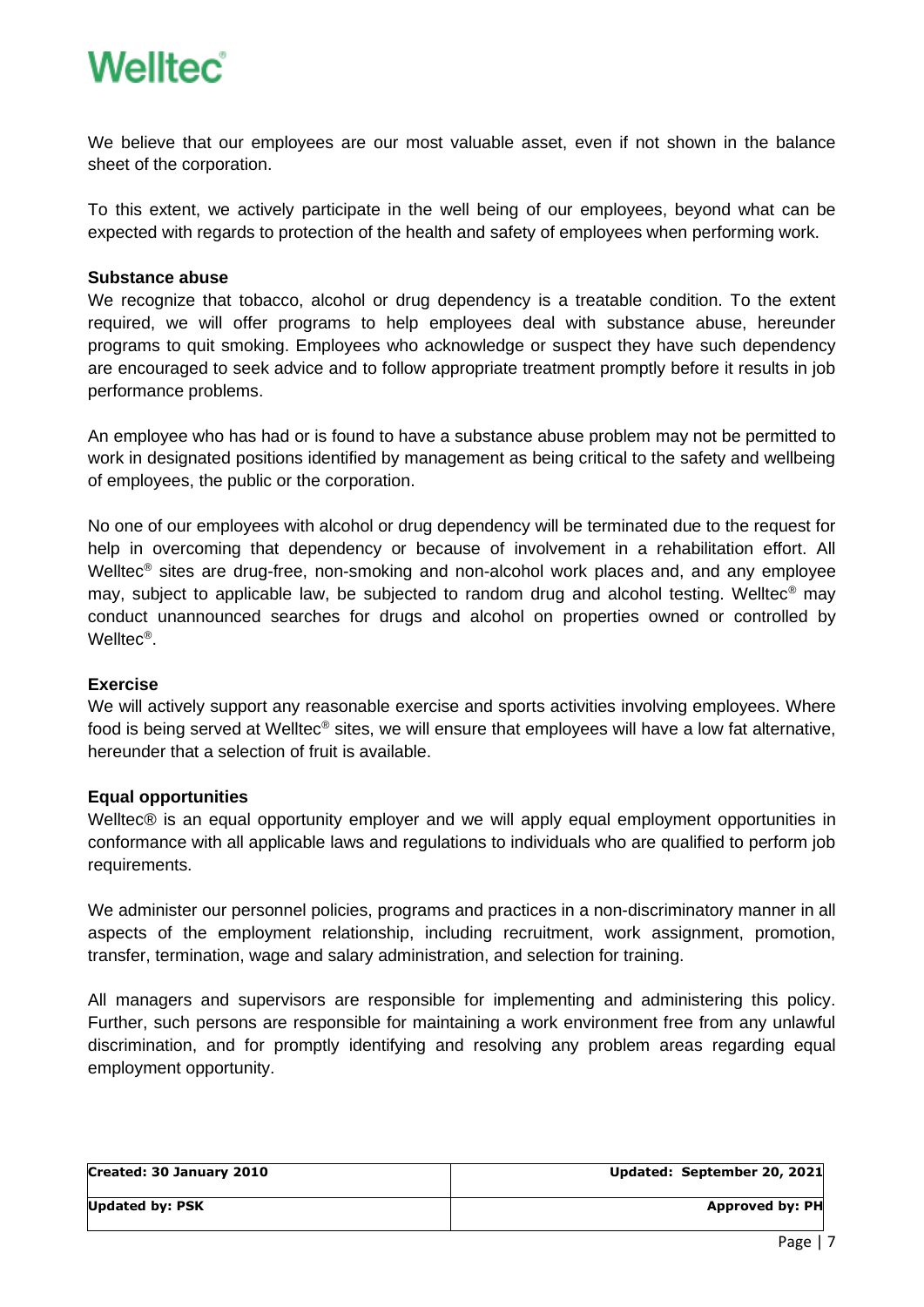

Individuals who believe they have observed or been subjected to prohibited discrimination should immediately report the incident to their supervisors, higher management, or their designated Human Resources Department contacts.

Individuals will not be subjected to harassment, intimidation, discrimination, or retaliation for exercising any of the rights protected by this policy and the various Equal Employer Opportunities legislation.

#### **Harassment**

We prohibit and have a zero-tolerance policy towards harassment in any or our workplaces. We believe that a work environment that fosters mutual employee respect and working relationships free of harassment will result in better and more productive employees.

Forms of harassment include, but are not limited to, unwelcome verbal or physical advances and sexually, racially, or otherwise derogatory or discriminatory materials, statements, or remarks.

All employees, including officers and managers, will be subject to disciplinary action up to and including termination for any act of harassment.

Individuals who believe they have been subjected to harassment should immediately report the incident to their supervisors, to higher management, or the Human Resources Department. All complaints will be promptly and thoroughly investigated.

Employees, managers or officers who observe or become aware of harassment should immediately advise their higher management, or the Human Resources Department.

All our officers and managers will ensure that no retaliation will be taken against any employee because he or she reports a problem concerning possible acts of harassment. All employees can raise concerns and make reports without fear of reprisal.

#### **Work environment**

We encourage an open door policy such that all employees can ask questions, voice concerns, and make appropriate suggestions regarding business practices.

#### **Compliance with policies**

Any employee is expected to report promptly when expecting violations of law, our policies or internal controls, so that management can take appropriate corrective actions, hereunder initiate internal or external investigation and control measures.

It should be noted that any employee has access to alternative channels of communication depending on the subject matter, for example financial control functions (performed by Group Finance), internal audit functions (performed by Corporate QHSE) and internal investigations (performed by Corporate Legal & Human Resources).

| Created: 30 January 2010 | Updated: September 20, 2021 |
|--------------------------|-----------------------------|
| <b>Updated by: PSK</b>   | Approved by: PH             |
|                          |                             |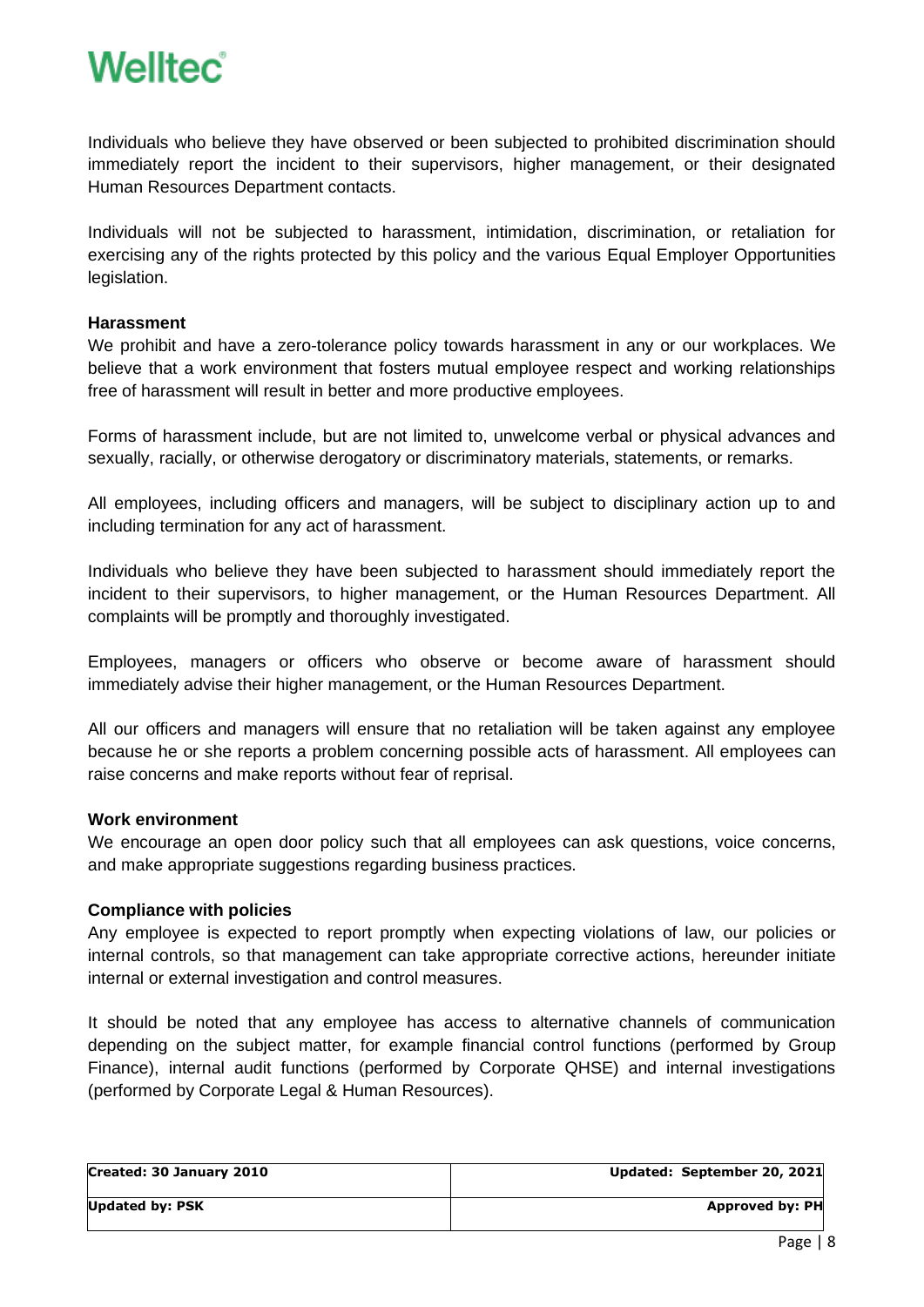

Any person involved in responding to questions, concerns, complaints, and suggestions are expected to use appropriate discretion regarding anonymity and confidentiality, although the preservation of anonymity and confidentiality may or may not be practical, depending on the circumstances.

Failure to behave honestly and failure to comply with law, our policies, and/or our internal controls may result in disciplinary action, up to and including termination with cause.

### **Section 7: Customers**

We consider all our customers as business partners and will ensure an open and transparent partnership with our customers. Frequent, relevant and informative communication with the representatives of our customers on how we best can – and cannot – serve the best interests of them, is considered a short term and long term asset to the benefit of the partnership and the parties involved in it.

It is our policy to provide services and products that excel in quality and reliability and – at any time – conform to industry best practices and responsible standards of performance, hereunder taking due care and consideration to protection of the environment and the health and safety of all people involved.

To the extent that our services and products do not excel in quality, reliability and industry best practices and responsible standards of performance, we will ensure an open dialogue with our customers in the best interest of the partnership.

At any time, we will strive to furnish correct, accurate, truthful and sufficient information about our services and product, including all details terms and conditions of sale, such that our customers can make informed purchasing decisions with full transparency.

We shall at any time seek to communicate truthfully, accurately and objectively in our advertising and other communications.

All interactions with our customers are considered confidential of nature and all our employees and officers are under duty to maintain confidentiality and keep full secrecy with regards to any dealings with our customers.

### **Section 8: Community**

| Updated: September 20, 2021 |
|-----------------------------|
| <b>Approved by: PH</b>      |
|                             |